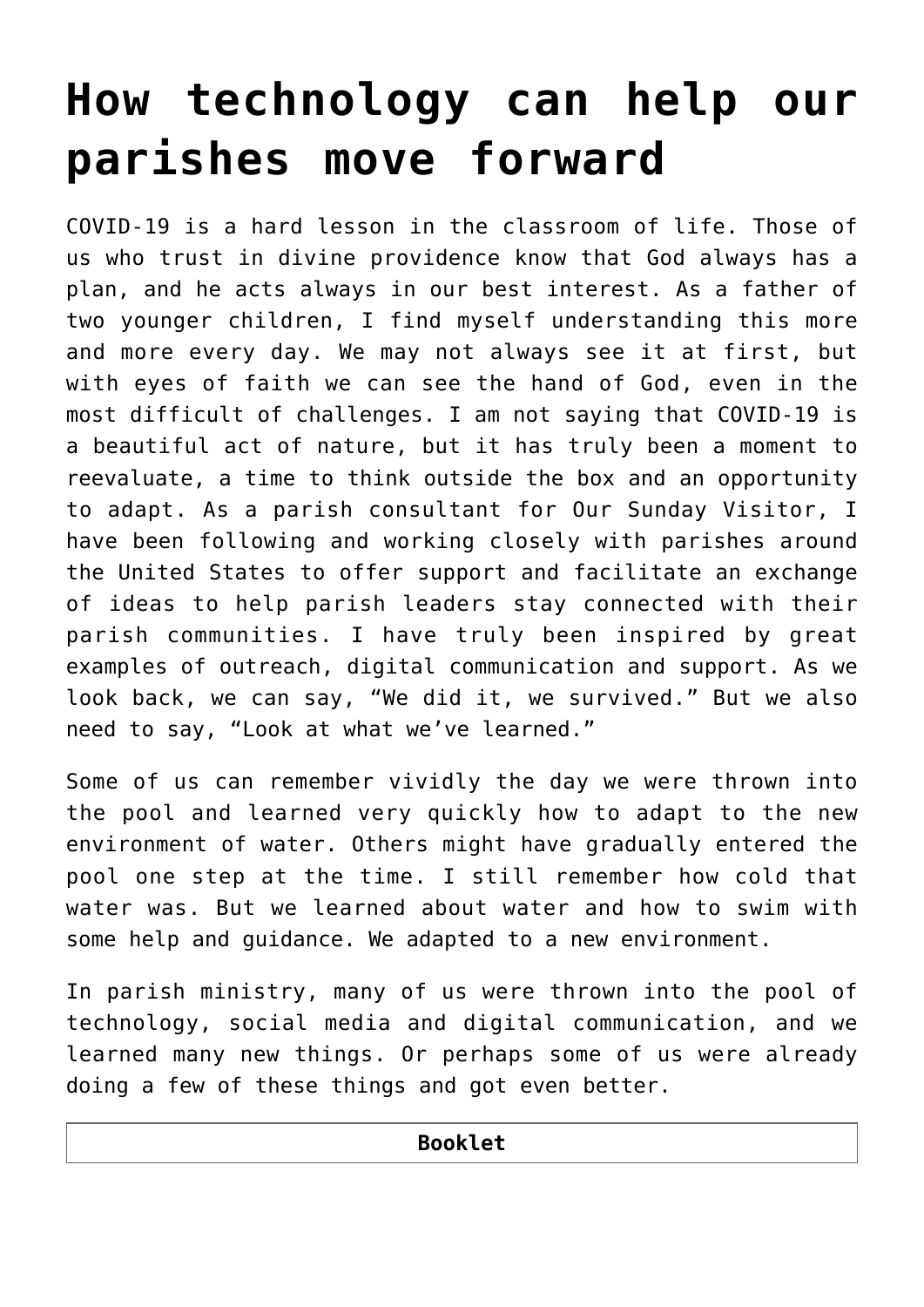

This article is included in "A Pastoral Guide to Opening Your Parish," a new booklet from OSV. As our parishes begin to reopen following local guidelines, the Catholic faithful have many questions and legitimate concerns about what life will look like post-pandemic, and we hope this booklet helps give parish leaders a playbook to welcome back parishioners following the shutdown. For more information, or to order, [click here](https://www.osvcatholicbookstore.com/product/a-pastoral-guide-to-opening-your-parish).

Learning from this means we cannot simply go back to the way things were. Imagine a pastor or parish administrator saying: "Finally, we can go back to the old normal. No need to emphasize online giving anymore because we are back to our Sunday collections at Mass. We can also relax our efforts in digital communication and social media since we are finally out of this mess." Imagine a parish director of faith formation saying: "Now that we are past this, let's take back the responsibility of faith formation from the domestic church so parents don't have to be burdened with this at home. They already have so many other things going on." These might be exaggerated statements, but if we adopt a growth mindset, we should know that the most sensible approach here is to take the good things we learned and use them for the better.

#### *[Read more from our special section 'Moving Forward in Faith'](https://www.osvnews.com/tag/reopening-special-section/) [here](https://www.osvnews.com/tag/reopening-special-section/)*

So, what has this time of quarantine and social distancing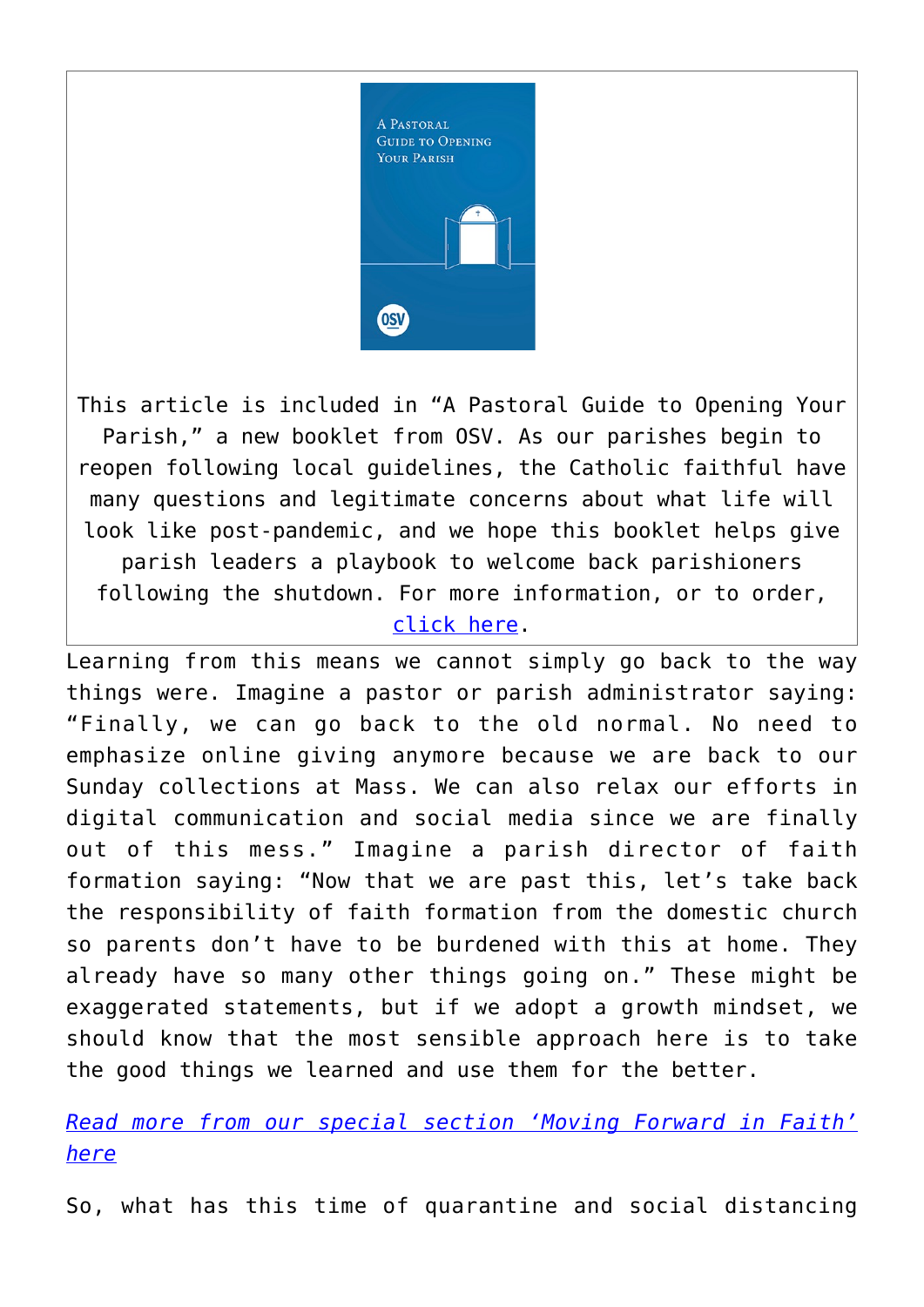taught us? Let's take a look at some success stories and best practices in communication, outreach and service that we learned, and use them for the present and the future. Let's find a way to incorporate the learning of these new skills that God has so opportunely shared with us.

## **Personal connection**

When we talk of evangelization and making more disciples, when we talk about growing our parishes and schools, step one is to truly believe in the Good News, but the next step is to find as many ways as possible to share this message. We all know this. But to reach more people requires that we utilize more tools and offer people more ramps to get on the highway.

One thing that exemplary parishes have done well is connecting with their people over the phone. They created a phone-call team that often focused on reaching out to the elderly, the sick, major donors, families of first communicants and simply asking them how they were doing and if there was anything they needed. Phone scripts were created for each person of the team, and they covered the parish directory. Imagine what your parish would look like if you could continue this personal touch. Could you imagine a parishioner's reaction to a personal phone call from their pastor or from someone at the parish, just to see how they are doing? Sign me up for that parish! This is a great example of building community. This is a church.

## **Livestreamed liturgies**

Then there's livestreaming the Mass. Many dioceses and parishes have been streaming the Mass on Facebook live and/or on YouTube, with a link to join on the website. This has been a great way to generate traffic to the parish website and to access your parish's social media page. But what about now? Should we stop this approach, now that we are able to gather once again? Honestly, we should be asking ourselves the bigger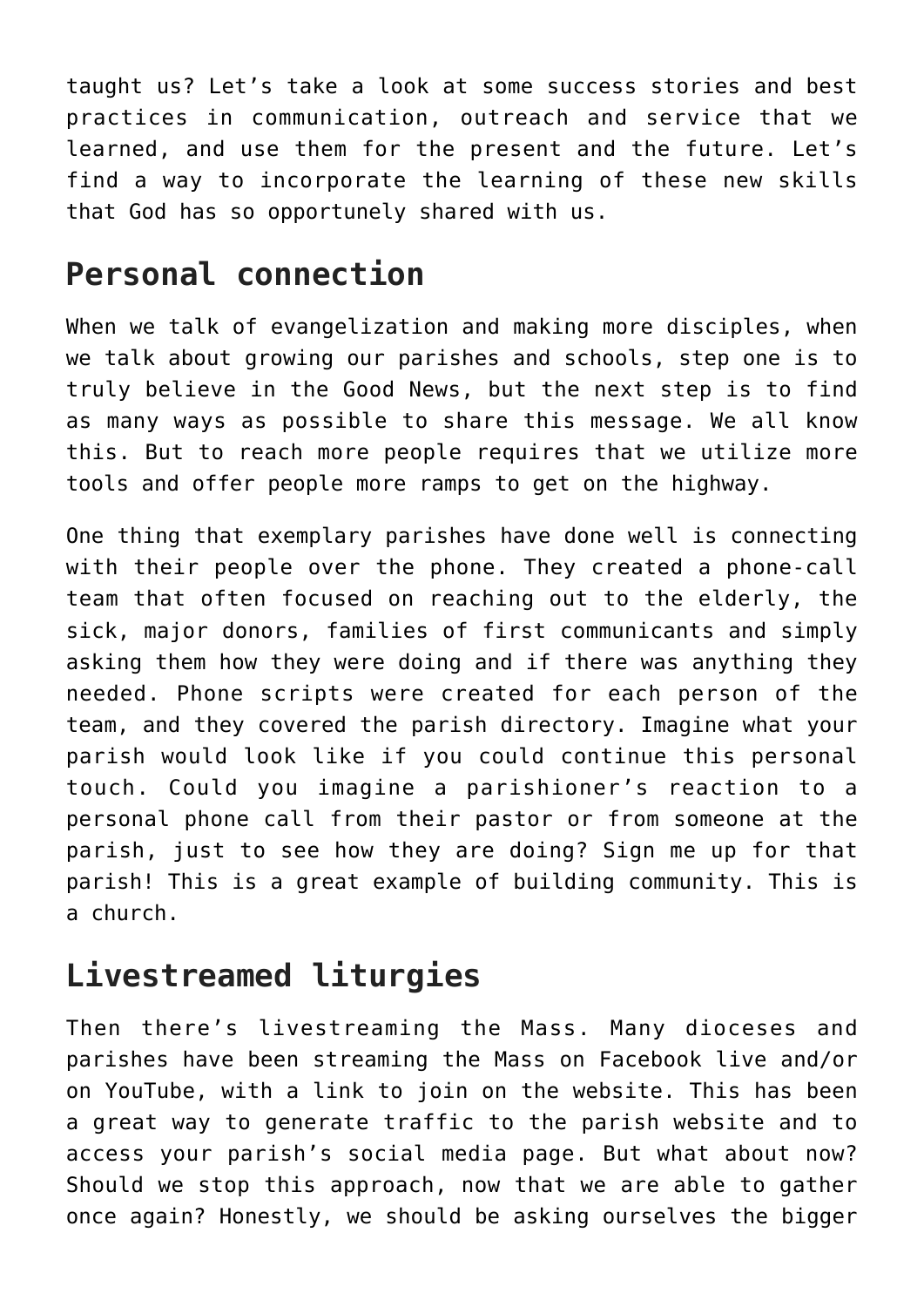question: How many of our registered parishioners attend Sunday Mass? Would we be able to reach more people if we continued the streaming? The answer is yes. You could also stream the proclamation of the Gospel and your sermon as a shorter alternative and share that on Facebook or your parish website. I have seen quite a few priests doing this already, way before COVID-19.

On a similar note, there have been quite a few bishops, priests, parish staff, school principals and teachers who have offered daily or weekly video messages. Depending on your resources, some have used professional video equipment, and others have simply propped their phones on a stack of books. Either way, a short video message can go a long way. It is definitely more personal than a piece of mail, or just another email in their packed inboxes. This doesn't mean we need to eliminate bulletins, newsletters, mailings and emails, but this is another way to reach more people. These video messages show your empathy, your emotions, your sense of humor and your care for them. But remember, shorter is better.

Online giving is another one of many reasons that some parishes have been able to withstand these difficult times. Once the restrictions to gather have been lifted and you have had the opportunity to celebrate being together in person once again, remind your parishioners that their generosity is the reason we are all still here. Let's prepare for the future by moving to more convenient and consistent solutions for our giving. Let's "quarantine-proof" your offering of financial support, in case this ever happens again, and let's use this time-saving function as a way to dedicate time to other ministries such as parish outreach and social media.

#### **Social media**

Many parishes have already been using social media platforms like Facebook, Instagram and Twitter. But one of my favorite examples of connecting was a parish youth ministry program at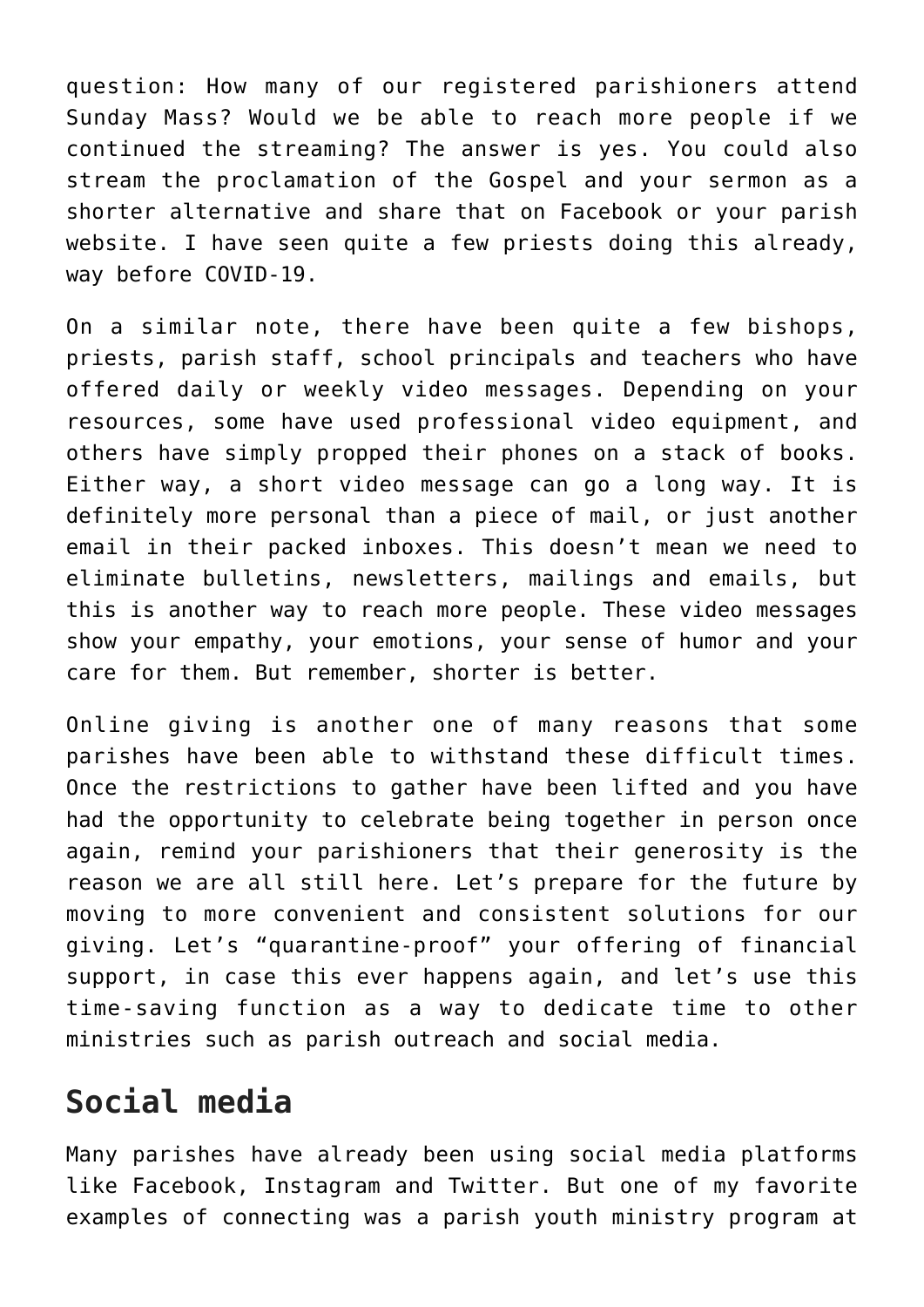St. Pius X in Greensboro, North Carolina, which created the Quarantine Challenge. Every day, the teens had a task posted to help them grow in holiness — from making their bed to filling a bag with clothes to donate, or from writing a letter to someone they miss to keeping the Sabbath holy. If we want to reach younger generations and millennial parents, we must continue using social media platforms to reach them.

#### **The domestic church**

Another highlight to all this has been affirming, supporting and involving the domestic church in faith formation. I remember a phone call from a diocesan director once the announcement was made to close parishes. We discussed the providential opportunity to promote family catechesis. If there was ever a moment, it was now. We all know how important it is to involve parents in the sharing and living of the Faith to their children. Parishes and schools alike had the experience of being thrown in the pool of digital catechesis, equipping families with tools to teach the faith at home. But in all honesty, isn't this what we should have been doing already? With many dioceses trying to implement this approach, here was an opportunity for everyone to try it.

I was recently engaged in a Facebook group chat where directors of faith formation were discussing their plan of action for the fall of this year. Some were simply hoping to go back to the way things were. Others were looking at a blended learning approach where some classes would be completed by catechists at the parish, while other sessions would be done at home, led by parents. Sure, it is very difficult to expect parents to work full time from home and also homeschool their children, but when social distancing is gone and schools are open, we should never forget that equipping parents with realistic tools to share the faith at home is an essential part to catechesis. Teaching the faith is truly a collaboration between the parish or school and the